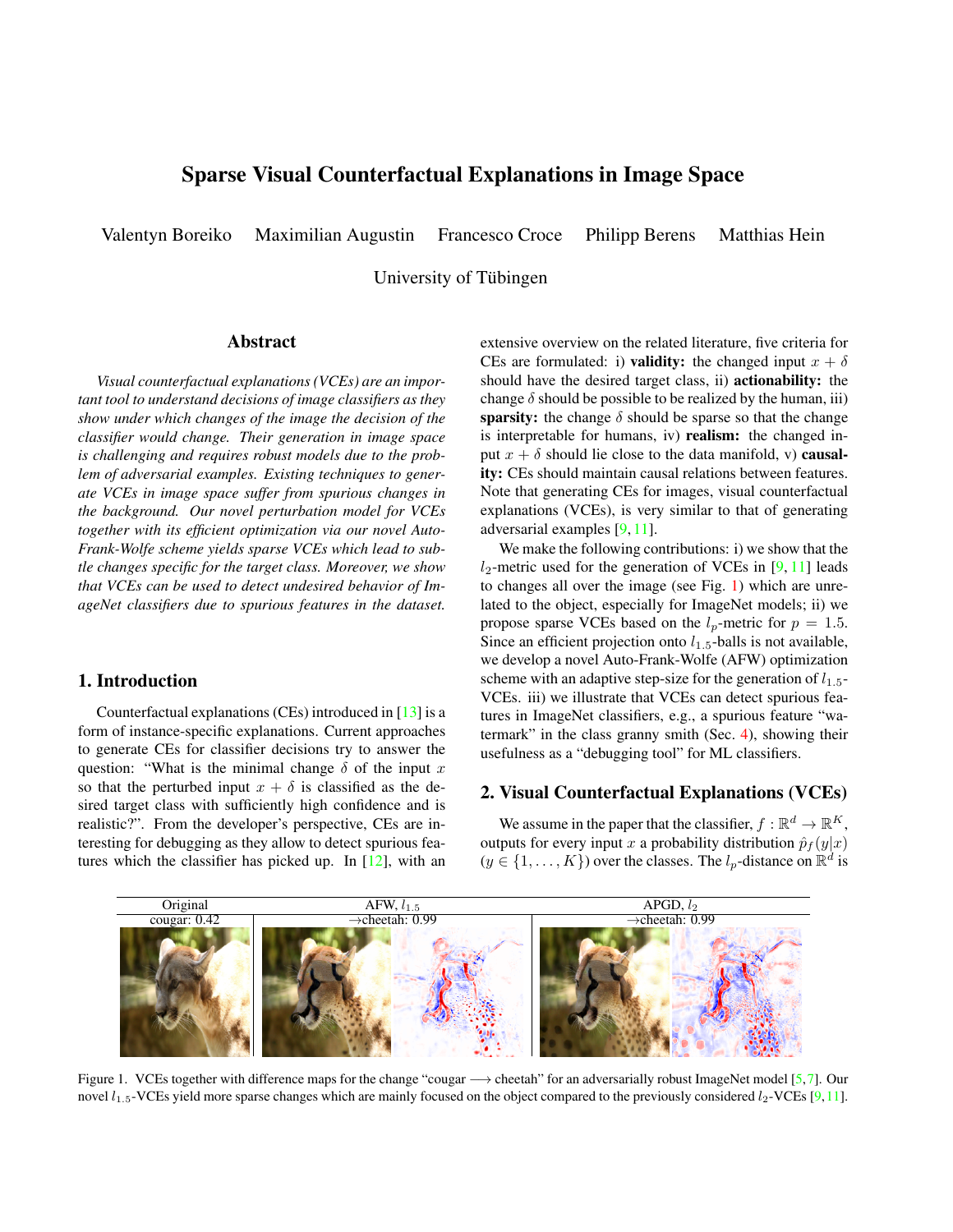

Figure 2. CIFAR10:  $l_2$ -VCEs of radius  $\epsilon = 2.5$  of different classifiers for the change "car  $\rightarrow$  truck" We denote by  $p_i$  resp.  $p_e$  the confidence in the target class for the original image and the generated VCE. All generated VCEs are valid as high confidence in the target class is achieved but only adversarially robust models, see Tab. 1, show class-specific changes.

defined as:  $||x - y||_p = \begin{bmatrix} \n\frac{d}{dx} & -y_i \n\end{bmatrix}$   $|x_i - y_i|^p \stackrel{\frac{1}{p}}{\rightarrow}$ . We generate VCEs by solving

$$
\underset{x \geq [0,1]^d \setminus B(x_0,\epsilon)}{\arg \max} \log \hat{p}_f(k|x), \tag{1}
$$

where  $B(x_0, \epsilon) = \{x \in \mathbb{R}^d \mid d(x, x_0) \leq \epsilon\}$ . The constraint  $x \in [0, 1]^d$  is necessary to generate valid images. The choice of the distance metric is crucial for the quality of the VCEs (see Sec. 2.2). The parameter  $\epsilon$  can be interpreted as "perturbation budget" with respect to the chosen metric. We solve it with adversarial attacks, that is either APGD [4] or our novel Frank-Wolfe based method AFW (details below). For both we use 5 random restarts of 75 iterations. For the quantitative evaluation of the image quality of VCEs we use FID scores by generating 10, 000 VCEs from the test set for the in-distribution (ID) evaluation, where the target class is the second most likely class according to an ensemble of all classifiers (see Fig. 2). An evaluation using FID scores on the ID test set only is in our setting problematic, as methods with no (or minimal) change would get the best FID score. Thus, we also generate 10, 000 VCEs from an out-of-distribution (OD) dataset (the first 10k of 80M Tiny Images respectively ImagetNet-A and ImageNet-O) where the target label corresponds to the decision of the ensemble. In our experience from the qualitative inspection of the images, the average of FID scores on ID and OD images reflects best the realism and quality of the VCEs.

### 2.1. What kind of (adversarial) robustness is required for VCEs?

While previous work  $[9, 11]$  has shown that  $l_2$ adversarially robust models lead to realistic VCEs, there has been no study so far about what kind of adversarial robustness in terms of the employed threat model is needed nor if more robust models also have better generative properties. For this purpose, we qualitatively compare different CIFAR-10 classifiers in Fig. 2 and quantitatively in Tab. 1. GU+FT stands for fine-tuning the GU model [5] to get multiple-norm-robust. From Fig. 2 one observes that the two non-robust models BiT-M and HenC do not produce any meaningful counterfactuals. Surprisingly, the RST-s model has some adversarial robustness but its  $l_2$ -VCEs do

Table 1. CIFAR-10: Evaluation of (robust) classifiers for standard accuracy,  $l_1$ -,  $l_1$ <sub>.5</sub>- and  $l_2$ -robust accuracy (RA) evaluated at  $\epsilon_1$  = 12,  $\epsilon_{1.5}$  = 1.5, and  $\epsilon_2$  = 0.5 respectively (first 1k test points). Further, FID scores for  $l_1$ -,  $l_1$ ,  $l_5$ -, and  $l_2$ -VCEs at  $\epsilon_1 = 20$ ,  $\epsilon_{1.5} =$ 6,  $\epsilon_2$  = 2.5 for in-and out-of-distribution inputs and their average are shown. For all classifiers except RATIO  $l_{1.5}$ -VCEs attain the best average FID score.

|            | BiT-M | $RST-s$ | <b>RATIO</b> | GU   | GU+FT | PAT  | HenC |
|------------|-------|---------|--------------|------|-------|------|------|
| Acc.       | 97.4  | 87.9    | 94.0         | 94.7 | 90.8  | 82.4 | 95.8 |
| $l_1$ -RA  | 0.0   | 36.5    | 34.3         | 33.4 | 58.0  | 32.9 | 0.0  |
| $l_1$ 5-RA | 0.0   | 70.4    | 75.4         | 76.8 | 76.7  | 59.2 | 0.3  |
| $l_2$ -RA  | 0.0   | 71.4    | 79.9         | 81.7 | 79.2  | 62.4 | 0.1  |
|            |       |         |              |      |       |      |      |

| FID scores for $l_1$ -VCE |      |      |      |      |      |      |      |  |  |
|---------------------------|------|------|------|------|------|------|------|--|--|
| ID                        | 25.1 | 26.0 | 24.4 | 31.1 | 10.2 | 29.1 | วว ว |  |  |
| OD                        | 79.5 | 72.6 | 57.8 | 71.4 | 52.7 |      | 79.5 |  |  |
| Avg.                      | 52.3 | 49.8 |      | 51.3 | 31.5 | 50.6 | 51.  |  |  |

| FID scores for $l_1$ s-VCE |      |      |      |      |      |      |      |  |  |
|----------------------------|------|------|------|------|------|------|------|--|--|
| <b>ID</b>                  | 12.2 | 8.5  | 11.7 | 12.3 | 9.2  | 14.4 | 18.8 |  |  |
| OD                         | 62.7 | 51.6 | 30.4 | 52.5 | 43.4 | 51.6 | 62.4 |  |  |
| Avg.                       | 42.5 | 30.1 | 19.5 | 32.4 | 26.3 | 33.0 | 40.6 |  |  |

| FID scores for $l_2$ -VCE |      |      |      |      |      |      |      |  |  |
|---------------------------|------|------|------|------|------|------|------|--|--|
| <b>ID</b>                 | 55.4 | 10.3 | 12.2 | 15.8 | 11.9 | 18.8 | 37.9 |  |  |
| OD                        | 83.9 | 50.7 | 26.0 | 53.9 |      | 49.0 | 67.2 |  |  |
| Avg.                      | 69.7 | 30.5 | 19.1 | 34.9 | 26.7 | 33.9 | 52.6 |  |  |

Table 2. **ImageNet:** Accuracy and  $l_{1.5}$ -,  $l_2$ -robust accuracy (RA) at  $\epsilon_{1.5}$  = 12.5,  $\epsilon_2$  = 2 for the *l*<sub>2</sub>-adv. robust model from Madry [8] and Madry [8]+FT, and FID scores for  $l_1$ ,  $l_{1.5}$ - and  $l_2$ -VCEs, at  $\epsilon_1$  = 400,  $\epsilon_{1.5}$  = 50,  $\epsilon_2$  = 12, generated on in(ID)- and /outdistribution(OD) images and their average. The best FID score are achieved for  $l_{1.5}$ -VCEs for the Madry [8]+FT model.

|                      | <b>Accuracies</b> |  |  | FID scores (ID/OD/AVG)                                              |             |            |  |  |
|----------------------|-------------------|--|--|---------------------------------------------------------------------|-------------|------------|--|--|
|                      |                   |  |  | $ Acc. l_2-RA l_{1.5}-RA  $ $l_1$ -VCE                              | $l_1$ 5-VCE | $l_2$ -VCE |  |  |
|                      |                   |  |  | Madry [8] 57.9 45.7 37.4 13.6/41.6/27.6 8.4/24.3/16.4 8.4/22.8/15.6 |             |            |  |  |
| $[8] + FT$ 57.5 44.6 |                   |  |  | 40.1 9.6/35.7/22.6 6.9/22.6/14.8 7.9/23.1/15.5                      |             |            |  |  |

minimal changes to the image, with little class-specific features of the target class. Thus the FID score for the ID is low, but the FID score of the OD is high. Moreover, the PAT-model, trained for robustness with respect to a perceptual distance produces VCEs that show strong artefacts. The